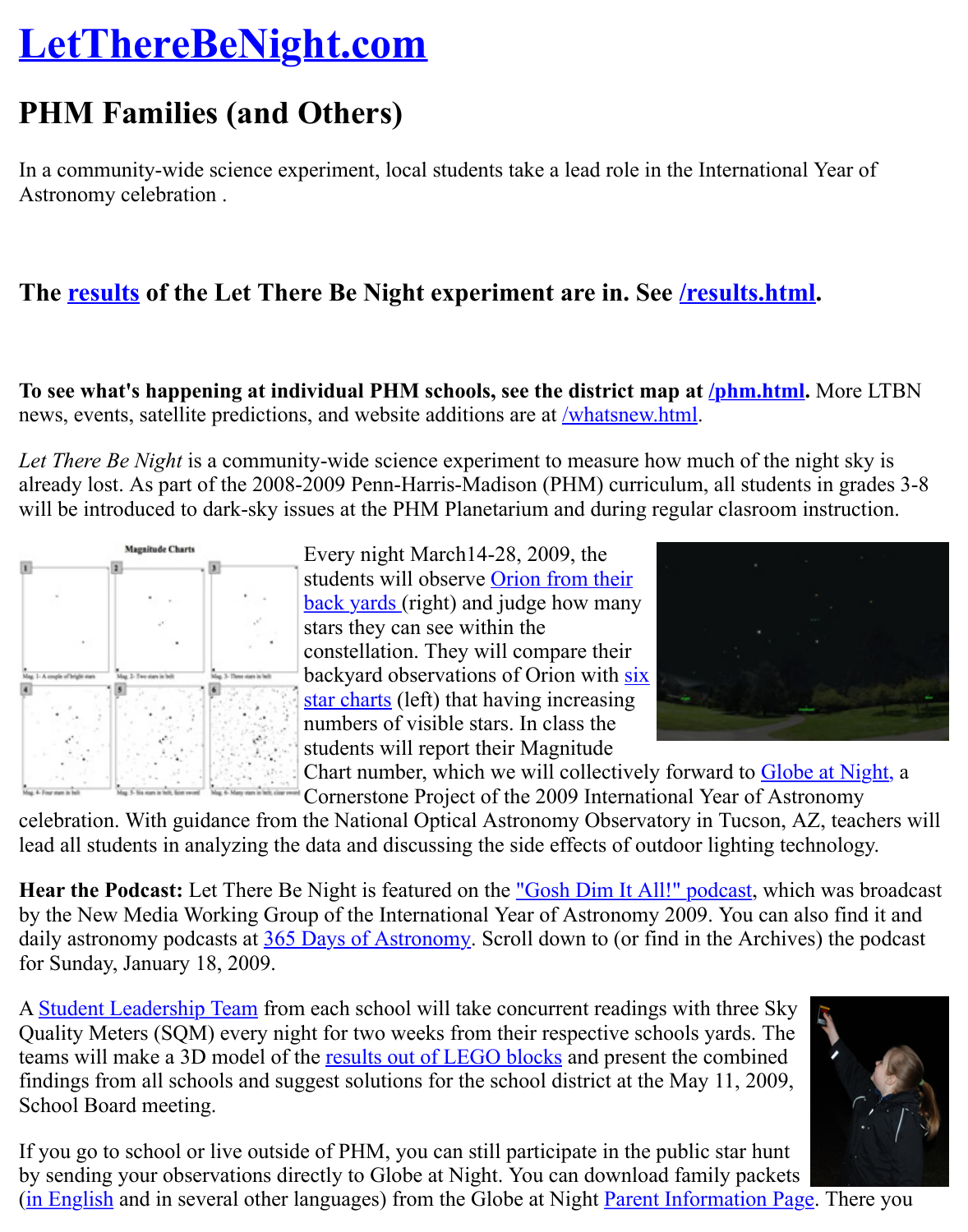- Shoot at 1 115 in Orion star count resources support LTBN and 2009 International Year of Astronomy
- Interactive Orion "Slider"- Compare magnitude numbers to your view of Orion by "sliding" through skies with dif of light pollution.
- **[I Touch Map](http://www.lettherebenight.com/PHM-6charts.pdf)** Easily find latitude and longitude to four decimal points for your viewing site.
- [Galileo's Vision](http://www.globe.gov/GaN/) See the key observations that convinced Galileo that the old model no longer worked.
- [Earth Hour encourages bu](http://www.globe.gov/GaN/orion_lite_pollution.swf)sinesses, governments, and residents to turn off lights March PM; (see the Earth Hour web page for <u>families and teachers</u>)
- PHM Planetarium Clear Sky Clock [Weather pred](http://itouchmap.com/latlong.html)iction for PHM area confirms good viewing times
- **Astronomical Twilight** [Calendar shows](http://www.lettherebenight.com/galileo.html) when the sun has set far enough (astronomical twilight) that sky is at it sun is not contributing any light to the night
- [PHM Plane](http://www.lettherebenight.com/earthhour.html)tarium & Air/Space Museum Before or after your visit, explore onli[ne some of the nationa](http://www.earthhourus.org/action_parents.php)l treasures and exhibits on [PHM Planetarium](http://cleardarksky.com/c/PnnHrMPINkey.html)
- Spaceweather

[Current happenings and](http://www.sunrisesunset.com/usa/Indiana.asp) photographs of astronomy stuff you can see, like aurorae, come noctilucent clouds, and sunspots

Heavens-Above

[Find out when the International Space St](http://www.transitofvenus.org/phm/index.htm)ation and other satellites glide over your location. outside and wave to the passing astronauts.

- **YMCA AstroCamp** [Spend a week](http://www.spaceweather.com/) stargazing with telescopes at a Michigan summer camp
- Observing Highlights & Sky Chart See what's hapening in the night sky this week
- [Local student pro](http://www.heavens-above.com/)jects:
	- *Sorry Starry Night* compares sky before and after retail development
	- [Student](http://analyzer.depaul.edu/paperplate/astrocamp.htm)s investigate lighting issues and share findings with classmates
	- o Dark Sky Team compares nightly SQM values at astronomical twilight (compared) [soon\)](http://www.skyandtelescope.com/observing/highlights)
	- Ideas for student-directed projects (from *Night Vision)*
	- [Ideas for local proje](http://www.nightwise.org/sorry.htm)cts (from *Let There Be Night*)
- Siemens We [Can Change the World Challenge o](http://www.nightwise.org/gsms.htm)ffers opportunity for small student teams.

**Globe at Night:** Students will view sky charts at and send their results to www.globe.gov/G[aN/.](http://www.nightwise.org/ideas.htm)

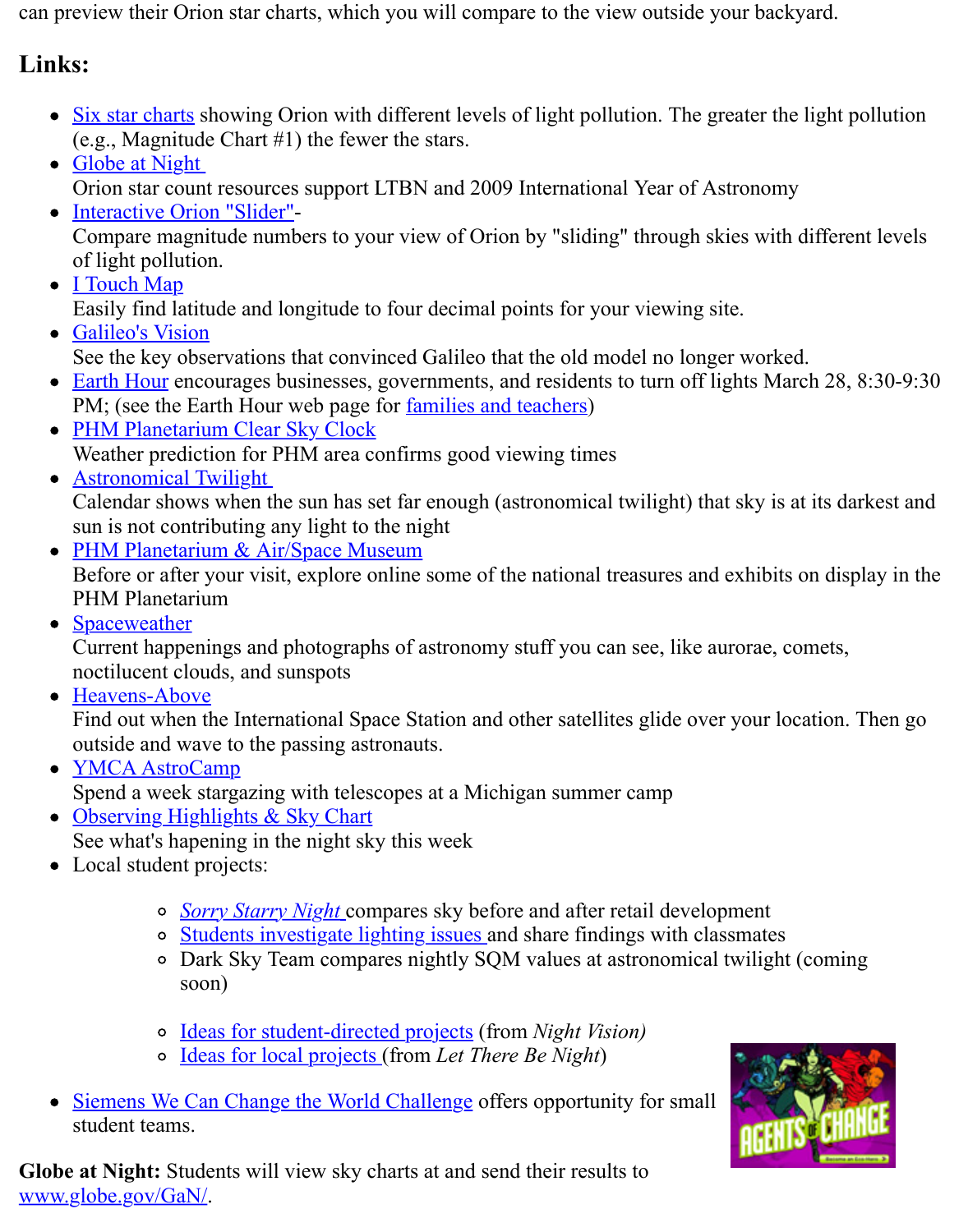- Brown directly to arrange a visit by her. The second problem is a visit by her results of the second parameter
- There Once Was a Sky Full of Stars, written by Bob Crelin and illustrated by Amie Zin

For more depth into outdoor issues, Chuck Bueter recommends:

- [Let There Be Night, Testimony on Behalf of the Dark, edited by Pa](http://www.authorhouse.com/BookStore/ItemDetail~bookid~26318.aspx)ul Bogard. This coll letters and short essays written in 2008 about dark sky issues is unrelated to our project name, though it parallels our interests and goals.
- [Ecological Consequences of Artifici](http://www.bobcrelin.com/author.html)al Night Lighting, edited by Travis Longcore and C Rich, explains the impact of outdoor lighting as revealed by scientific research. The book essays that are summarized in their paper **Ecological Light Pollution**.
- [Silent Cry for Dark Skies, courtesy of Universe in the](http://www.nvbooks.nevada.edu/books.asp?ID=2506) Classroom.

# Co[ntact us at:](http://www.amazon.com/Ecological-Consequences-Artificial-Night-Lighting/dp/1559631295) imagine@LetThereBeNight.com



New 2009 Earth Hour Poster (left) is available for participating Earth Hour

## **[Scientific Meth](http://www.lettherebenight.com/earthhourposter02.pdf)od**

Galileo launched the scientific method. We will try to continue those ideals with our application scientific method in *Let There Be Night*.

1. **Define the question/p[roblem.](http://www.lettherebenight.com/earthhourposter02.pdf)**

By how much have we degraded the night sky from its natural state? How can PHM and community lessen its impact on the night?

- 2. **Gather information (observe) and resources.** Planetarium visit; www.LetThereBeNight.com; Let There Be Night DVD; recommended Orion star charts; Sky Quality Meters.
- 3. **Form hypothesis.**

Local outdoor lights have quantifiably brightened the sky throughout the boundaries of and the community can take several identifiable steps to improve its outdoor lighting.

4. **Perform experiment and collect data.** All students observe Orion and contribute their data to the 2009 Globe at Night star count small teams quant[ify sky glow from each PHM](http://www.lettherebenight.com/) school with hand-held meters.